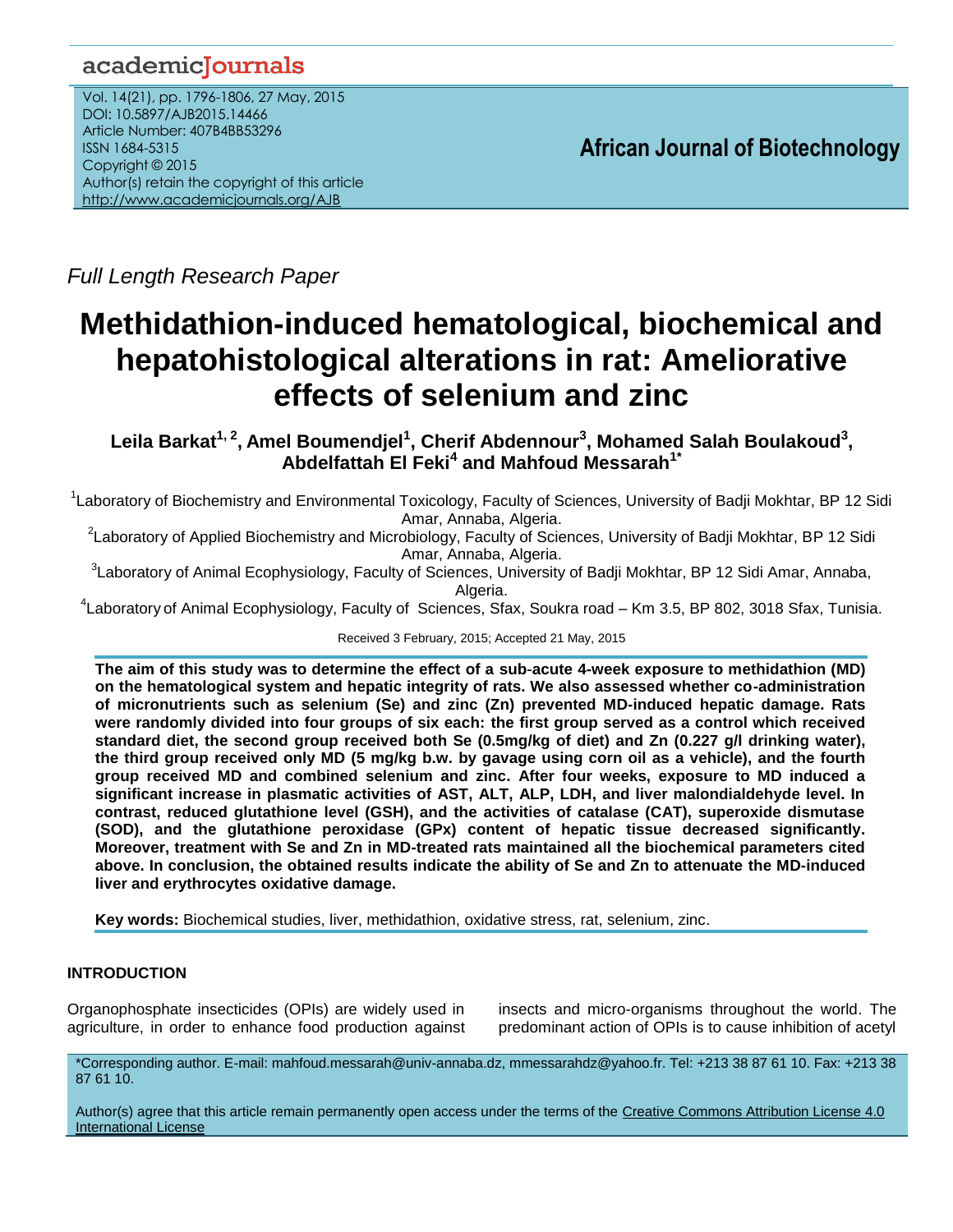

**Figure 1.** Chemical structure of methidathion.

cholinesterase (AChE) activity in the target tissues leading to the accumulation of acetylcholine substance. The latter represent the chemical mediator of nervous system, and it is responsible for the transmission of nervous function by binding to post synaptic acetylcholine receptors, resulting in muscle contraction or glands secretions (Lauwerys and Lisson, 2007; Abou-Donia, 2010). Chronic and subchronic exposure of OPIs may induce oxidative stress leading to the generation of free radicals and alteration in antioxidants or reactive oxygen species (ROS) scavenging enzymes (Attia et al., 2012). Methidathion (ultracide, GS 13005) S-[(2, 3-dihydro-5 methoxy-2-oxo-1, 3, 4-thiadiazol 3(2H)-yl) methyl] O,O dimethyl phosphorodithioate) (Figure 1) is one of the most widely used OPIs for agriculture and public health programmes (Yavuz et al., 2004). It has been reported that the major route of methidathion metabolism in rat liver was through glutathione-S-transferase and that the predominant metabolite was desmethyl methidathion (Beauvais, 2005). Some previous studies showed the *in vivo* and *in vitro* effect of MD on lipid peroxidation (LPO), and antioxidant enzyme in which a single dose of MD caused elevation in erythrocytes LPO (Altuntas et al., 2002a). In addition, the sub chronic administration of MD may induce biochemical and histopathological changes in different tissues such as liver, kidney and heart. However, the supplementation of antioxidants can be useful to constrain the oxidative damage. The interest in selenium pharmacology and biochemistry has increased since it possesses biological and antioxidant properties as those of vitamin C and D and some micronutrients (Altuntas et al., 2002b; Gokalp et al., 2003; Sulak et al., 2005; Guney et al., 2007a). Also, antioxidant enzymes, that is, superoxide dismutase (SOD), catalase (CAT) and glutathione peroxidase (GPx), operate in concert together with several other non-enzymatic molecules to contrast the ROS actions and to avoid oxidative damage.

SOD catalyzes the reduction of superoxide anion into hydrogen peroxide, which is subsequently detoxified by CAT and GPx at both intra and extra-cellular levels (Ghalehkandi et al., 2013). In particular, an isoform of SOD has been identified and shown to include Se and Zn at its catalytic site. Consequently, Zn and Se are considered essential for the correct functioning of an organism. Additionally to being a co-factor of SOD, Zn is required, as a functional component, in more than 200

enzymes and transcription factors (Sfar et al., 2009). Zinc is a structural constituent of many proteins, hormones and hormone receptors, which plays a fundamental role in a wide range of biochemical processes, and it is an important modulator in the mammalian central nervous system (CNS). In addition, zinc exhibits both neurotoxic and neuroprotective effect (Nowak, 2000). Zn also functions as an antioxidant; it is a constituent of the antioxidant enzyme superoxide dismutase [\(Shankar and](http://www.ncbi.nlm.nih.gov/pubmed?term=Shankar%20AH%5BAuthor%5D&cauthor=true&cauthor_uid=9701160)  [Prasad,](http://www.ncbi.nlm.nih.gov/pubmed?term=Prasad%20AS%5BAuthor%5D&cauthor=true&cauthor_uid=9701160) 1998) and maintains the physiological roles of metallothioneins. Furthermore, Zn prevents the reactions between thiols and iron, which give rise to free radicals, and is also an essential constituent of the nucleic acidrepairing enzymes and a membrane stabilizing factor (Savarino et al., 2001). Selenium is also an essential trace element, which plays an antioxidant role, as a selenocysteine residue. The best known biochemical role of Se is to be a part of the glutathione peroxidase active site (Kralj and Gorup, 2004). Selenium was demonstrated to be a modulator of oxidative stress response, where its supplementation could prevent chronic degenerative diseases (Rayman, 2002).

Furthermore, some investigators confirms that the interactions between zinc and selenium are not really apparent, and the mode of interaction could be by the competition for a common ligand or transport sites, so, one element may be involved in the metabolism of the other (House and Welch, 2014). However, it has been established that the co administration of Se and Zn together exercise a synergistic effect against the oxidative stress induced by cadmium (El Heni et al., 2009). Most previous reports in the field of pesticides and oxidative stress were performed by using single intoxication on animal models. For this reason, the present study was undertaken to evaluate the effect of a sub-chronic exposure of methidathion not only administered alone, but also in combination of two micronutrients Se and Zn to male rats. Therefore, the aim of this study was to (i) evaluate the effect of methidathion on biochemistry, lipid peroxidation and enzyme activities and to (ii) investigate the combined administration of selenium and zinc in alleviating the methidathion induced toxicity.

#### **MATERIALS AND METHODS**

#### **Chemicals and reagents**

A commercial formulation of methidathion, named 'Supracide®, Syngenta Crop Protection Pty Limited)' was used in the experiments. All other chemicals used in this study were purchased from Sigma Chemical Co. (St. Louis, Missouri, USA).

#### **Animals and treatment**

Twenty eight (28) male Wistar rats (weighing 270 to 290g) were obtained from the Pasteur Institute (Algiers, Algeria). Animals were acclimated for two weeks under the same laboratory conditions of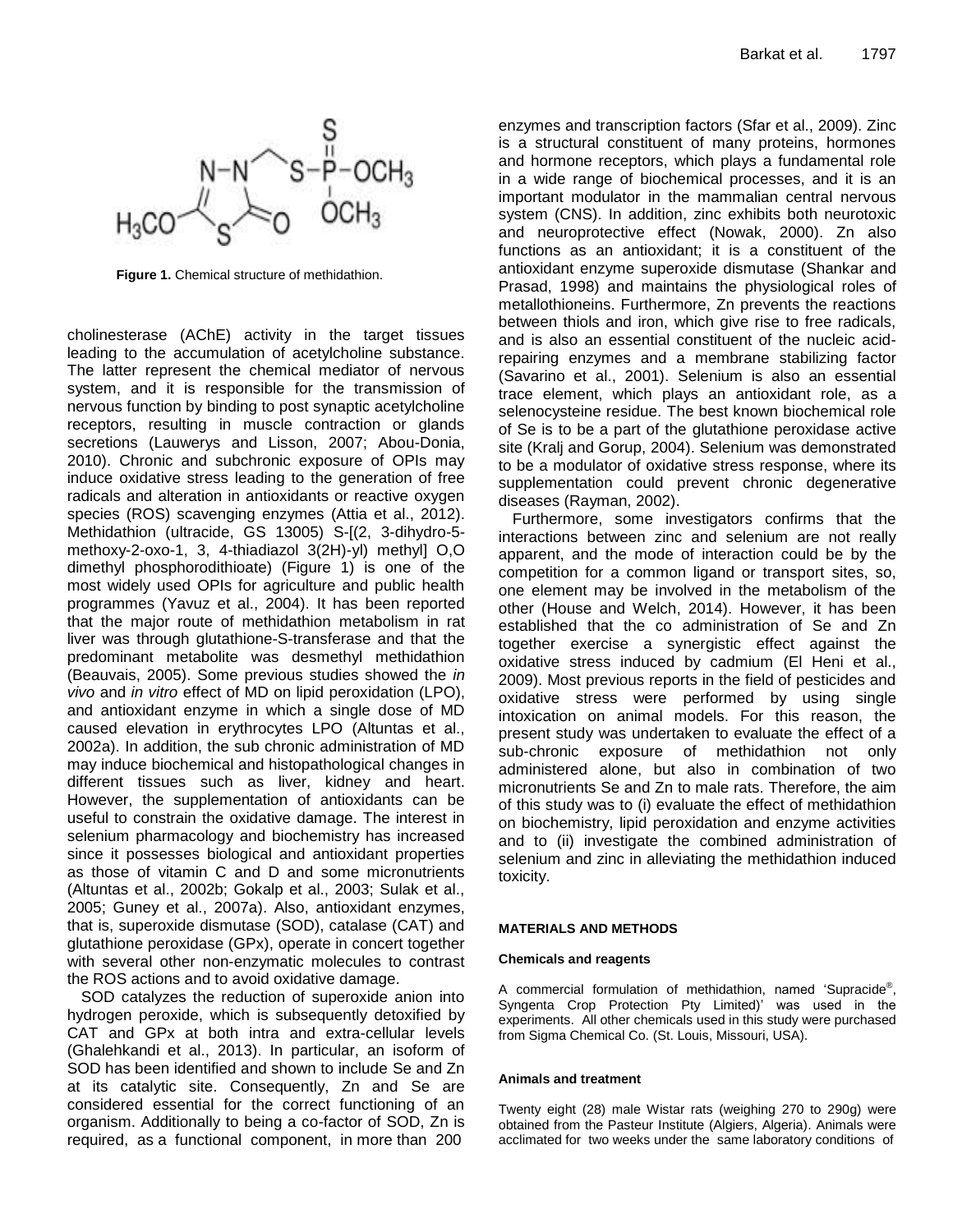photoperiod, relative humidity (40%) and temperature (24±2°C). A standard diet, supplied by the ''ONAB, El-Harrouch'', Algeria and water *ad libitum* were provided. Rats were randomly divided into four groups of seven individuals each as follows. The first group was served as a control. The second group (Se+Zn) was given daily selenium as sodium selenite ( $Na<sub>2</sub>SeO<sub>3</sub>$ ) at a dose of 1.5 mg/kg diet, and Zinc (ZnSO<sub>4</sub>.7H<sub>2</sub>O) at a dose of 0.227 g/l water. The third group (MD) was administered at a dose of 5 mg/kg b.w.by gavage using corn oil as a vehicle. Rats in the fourth group (MD+Se+Zn) were treated with MD, Se and Zn. Only corn oil was given in the same way to the control group. The dose of MD used in this study represents  $1/15$  of  $LD_{50}$  (5 mg/kg bw) which has been used previously by other investigators since it is toxic but not lethal to rats (Sutcu et al., 2006; Güney et al., 2007). The doses of  $Na<sub>2</sub>SeO<sub>3</sub>$  and ZnSO<sup>4</sup> were selected based on the clinical application and on results from previous experiments in human and experimental animals against heavy pesticide poisoning (Goel et al., 2005; Mansour and Mossa, 2009; Ben Amara et al., 2011). Rats were administered, their respective doses every day for four weeks. The experimental procedures were carried out according to the National Institute of Health Guidelines for Animal Care and approved by the Ethics Committee of our Institution. The amount of ingested diet was calculated as the difference between the weight of feed that remained in the food bin  $(D_1)$  and the amount placed 1 day before (D2). These data were then used to calculate the daily average feed intake, according to the formula:

#### **Average feed intake: D2-D<sup>1</sup>**

At the end of the experiment, body weights of rats were recorded. Animals were then sacrificed by cervical decapitation without anesthesia to avoid animal stress and liver was immediately removed and weighed; the organ weight ratio was then calculated. The relative weight of organs (%) was calculated as g/100 g body weight. Blood samples were collected in EDTA tubes and centrifuged at 2200 *g* for 15 min at 4°C alanine transaminase (ALT), aspartate transaminase (AST), alkaline phosphatase (ALP) and lactate dehydrogenase (LDH).

#### **Hematological variables**

Red blood cells (RBCs) count, hemoglobin (Hb) concentration, hematocrit, mean corpuscular volume, mean corpuscular Hb and mean corpuscular Hb concentration were measured by electronic automate coulter MAXM (Beckman Coulter, Inc., Fullerton, California, USA).

#### **Tissue preparation**

About 1 g of liver was homogenized in 2 ml of buffer solution of phosphate buffered saline 1:2 (w/v; 1 g tissue with 2 ml PBS, pH 7.4). Homogenates were centrifuged at 10,000 *g* for 15 min at 4°C, the supernatants were divided into aliquots, then stored at 20°C, and then used for the determination of malondialdehyde (MDA), reduced glutathione (GSH) levels and the activities of the antioxidant enzymes SOD, CAT, and GPx.

#### **Estimation of plasma biochemical parameters**

Different biochemical parameters were assayed spectrophotometrically using commercially available kits from Spinreact (Spain, Refs: Bilirubin-1001044, total protein-1001291GOT-1001165, GPT-1001175, ALP-1001131, and LDH-SP41214).

#### **Estimation of lipid peroxidation**

The lipid peroxidation level of liver homogenate was measured as malondialdehyde (MDA), which is the end product of lipid peroxidation, and reacts with thiobarbituric acid (TBA) as a TBA reactive substance (TBARS) to produce a red colored complex, which has peak absorbance at 532 nm according to Buege and Aust (1984) 125 μl of supernatant was homogenized by sonication with 50 μl of PBS, 125 μl of TCA-BHT (trichloroacetic acid- bu tylhydroxytoluene) in order to precipitate proteins, and then centrifuged (1000 *g*, 10 min, and 4°C). After that, 200 μl of supernatant were mixed with 40 μl of HCl (0.6 M) and 160 μl of TBA dissolved in Tris, and the mixture was heated at 80°C for 10 min. The absorbance of the resultant supernatant was read at 530 nm. The amount of MDA was calculated using a molar extinction coefficient of  $1.56\times10^5$  M/cm (Draper and Hadley, 1990).

# **Estimation of reduced glutathione**

Liver GSH content was estimated using a colorimetric technique, as mentioned by Ellman (1959), and modified by Jollow et al. (1974) based on the development of a yellow colour when DTNB [(5,5 dithiobis-(2-nitrobenzoic acid)] is added to compounds containing sulfhydryl groups. Briefly, 0.8 ml of liver supernatant was added to 0.3 ml of 0.25% sulphosalycylic acid and tubes were centrifuged at 2500 *g* for 15 min. Supernatant (0.5 ml) was mixed with 0.025 ml of 0.01 M DTNB and 1 ml phosphate buffer (0.1 M, pH 7.4). Finally, absorbance at 412 nm was recorded. Total GSH content was expressed as nmol GSH/mg protein.

#### **Measurement of glutathione-S-transferase (GST) activity**

Glutathione-S-transferase (GST) (EC 2.5.1.18) catalyzes the conjugation reaction with glutathione in the first step of mercapturic acid synthesis. The activity of GST was measured according to the method of Habig et al. (1974). P-nitrobenzylchloride was used as substrate. The absorbance was measured spectrophotometrically at 340 nm at 30 s intervals for 3 min.

#### **Measurement of antioxidant enzyme activities**

#### *Measurement of glutathione peroxidase activity*

Glutathione peroxidase (GPx) (E.C.1.11.1.9) activity was measured by the procedure of Flohe and Gunzler (1984). Supernatant obtained after centrifuging 5% liver homogenate at 1500 *g* for 10 min followed by 10000 *g* for 30 min at 4°C was used for GPx assay. 1 ml of reaction mixture was prepared which contained 0.3 ml of phosphate buffer (0.1 M, pH 7.4), 0.2 ml of GSH (2 mM), 0.1 ml of sodium azide (10 mM), 0.1 ml of  $H<sub>2</sub>O<sub>2</sub>$  (1 mM) and 0.3 ml of liver supernatant. After incubation at 37°C for 15 min, reaction was terminated by addition of 0.5 ml 5% TCA. Tubes were centrifuged at 1500 *g* for 5 min and the supernatant was collected. 0.2 ml of phosphate buffer (0.1 M, pH 7.4) and 0.7 ml of DTNB (0.4 mg/ml) were added to 0.1 ml of reaction supernatant. After mixing, absorbance was recorded at 420 nm.

#### *Measurement of catalase activity*

The catalase (E.C.1.11.1.6) activity was measured according to Aebi (1974). This assay is based on the ability of the enzyme to induce the disappearance of hydrogen peroxide. The reaction mixture consist of 780 µl phosphate buffer (pH 7.5), 200 µl of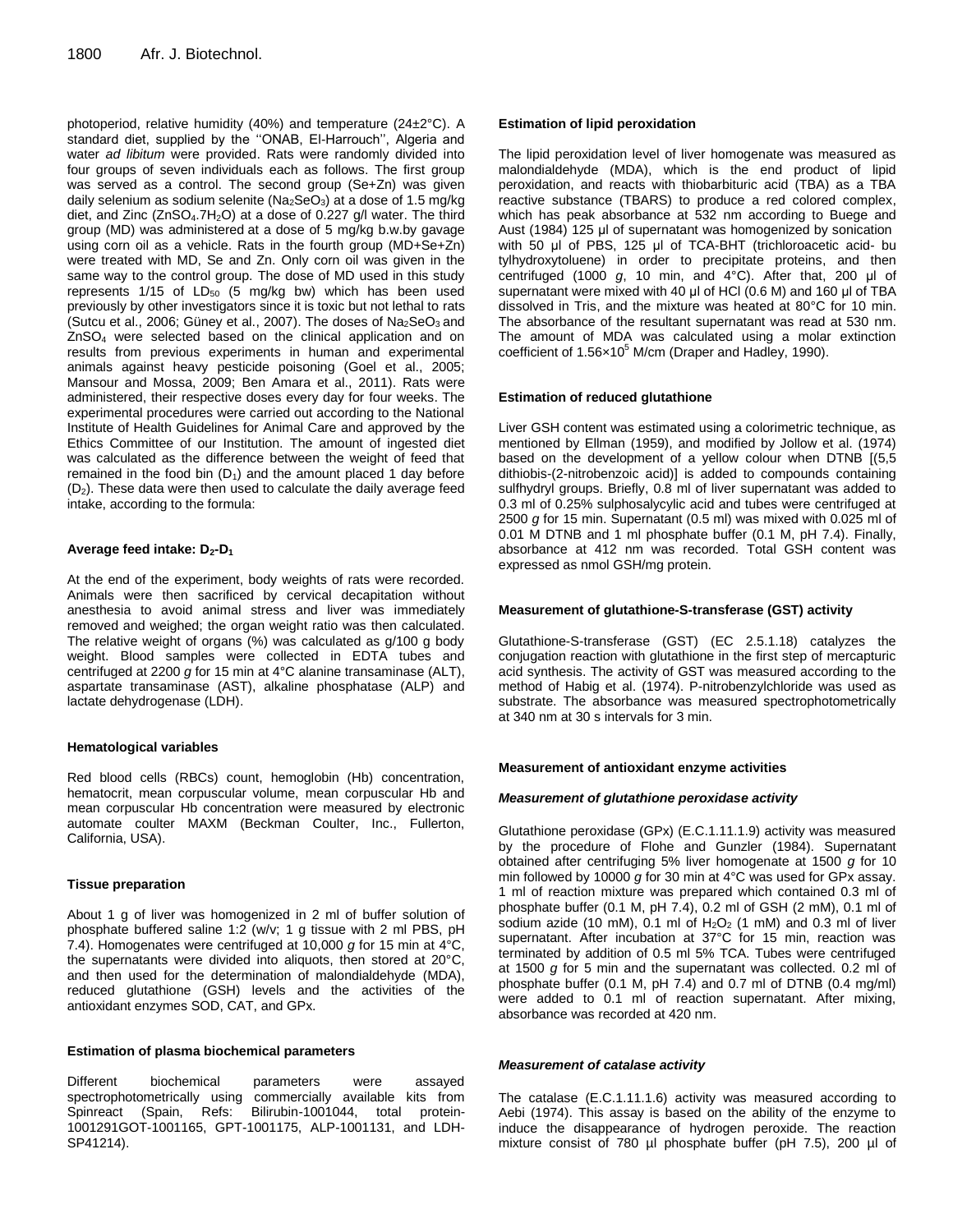**Table 1.** Changes in body, absolute and relative liver weights, and the food intake of control and rats treated with selenium plus zinc (Se+Zn), methidathion (MD) or their combination (MD+Se+Zn) after 4-week treatment.

|                                      | <b>Treatment groups</b> |                   |                                 |                  |  |
|--------------------------------------|-------------------------|-------------------|---------------------------------|------------------|--|
| <b>Parameter</b>                     | Control                 | Se+Zn             | MD                              | MD+Se+Zn         |  |
| Initial body weight (g)              | $315.62 \pm 3.18$       | $303.25 \pm 2.71$ | $316 \pm 3.9$                   | $304.62 + 4.14$  |  |
| Final body weight (g)                | 347.5±5.86              | 342.75±3.89       | $296.6 \pm 3.9^*$               | $311\pm4.34$     |  |
| Absolute liver weight (g)            | $10.93 \pm 0.34$        | $11.88 \pm 1.36$  | $12.22 \pm 1.07$ *              | $11.61 \pm 1.97$ |  |
| Relative liver weight (g/100 g b.w.) | $3.674 \pm 0.12$        | $3.96 \pm 0.45$   | $4.07 \pm 0.3$ **               | $3.87 \pm 0.66$  |  |
| Food intake (g/day/rat)              | 20.68±1.17              | $19.43 \pm 3.0$   | $16.38 \pm 2.17$ * <sup>#</sup> | $19.47 \pm 2.72$ |  |

Values are given as mean ± SEM for group of 7 animals each. Significant differences: \*Se+Zn, MD, MD+Se+Zn groups compared with control group (\*p≤0.05; \*\*p≤0.01). <sup>#</sup> MD+Se+Zn group compared with MD group (<sup>#</sup>p≤0.05).

hydrogen peroxide (500 mM) and 20 µl supernatant in a final volume of 1 ml. Absorbance was recorded at 240 nm every 15 s for 1 min. The enzyme activity was calculated by using an extinction coefficient of 0.043 mM  $cm<sup>3</sup>$ .

#### *Measurement of superoxide dismutase activity*

The method of the determination of SOD (E.C.1.15.11) activity by the nitroblue tetrazolium **(**NBT) test is a method of photoreduction of riboflavin/methionine complex that generates superoxide anion. The oxidation of the NBT by the anion superoxide  $O_2$  is used as the basis for the presence of SOD detection. In aerobic environments the riboflavin, methionine, and NBT mixture gives a blue color. The presence of SOD inhibited the oxidation of the NBT. SOD activity was estimated by the procedure of Beauchamp and Fridovich (1971). Briefly, 5 µl of the supernatant was combined with 1 ml of EDTA/methionine (0.3 mM), 1890 ml phosphate buffer (pH 7.8), 85 µl of 2.6 mM NBT and 22 µl of riboflavin (0.26 mM) was added as the last and the light was switched. The reaction changes in absorbance at 560 nm were recorded after 20 min.

#### **Measurement of protein content**

The protein contents of various samples were determined by the method of Bradford (1976) using bovine serum albumin as a standard.

#### **Histopathological analysis**

For histopathological analysis, the liver tissues were dissected and the tissue samples were immediately fixed in formalin solution, embedded in paraffin. The paraffin sections were cut into 5 µm thick slices and stained with hematoxylin and eosin (H&E) for light microscopic examination. The sections were viewed and photographed by a compound binocular light microscope (Hould, 1984).

#### **Statistical analysis**

Data are expressed as means  $\pm$  SEM. Data comparisons were carried out by using one way analysis of variance followed by Student's t-test to compare means between the different treatment groups. Differences were considered statistically significant at p≤ 0.05.

# **RESULTS**

# **Effects of treatment on general rat health**

In our study, there were no deaths in any of the groups during the treatment period (4 weeks). During the experiment, rats in the control group and in the Se+Zntreated group did not show any sign of toxicity. However, MD-treated group of rats showed varying degrees of clinical signs including huddling, depression (Diarrhea, changes in appetite weight, balance disorder), mild tremor and dyspnea. The observed signs were related to the cholinergic crisis, a consistent sign in acute organophosphate poisoning. None of these clinical manifestations were observed in the MD+se+Zn treated rats. As shown in Table 1, the decrease in body weight of MD group was associated with the reduction in food intake by 21%. Beside, co-administration of Se plus Zn with MD showed an improvement of the consumption in food intake by 20% as compared to the MD-treated group.

# **Effects of treatments on body and liver weights**

The variations in the body and relative liver weights of male rats in control and treatment groups are given in Table 1. During the course of present work, it was observed that the body weights of control and Se+Zn treated group, increased progressively throughout the study. However, the exposure of MD resulted in the loss of body weight by 15%. Treatment with Se plus Zn led to an improvement in the body weight of the MD-treated rats by 10% as compared to the control group. Beside, a significant increase of MD-treated rats in absolute and relative liver weights was recorded (11.75 and 11%, respectively) compared to the controls, and by 5 and 4.8%, respectively, compared to the MD-treated group.

# **Effects of treatments on hematological parameters**

Hematological parameters in control and treated groups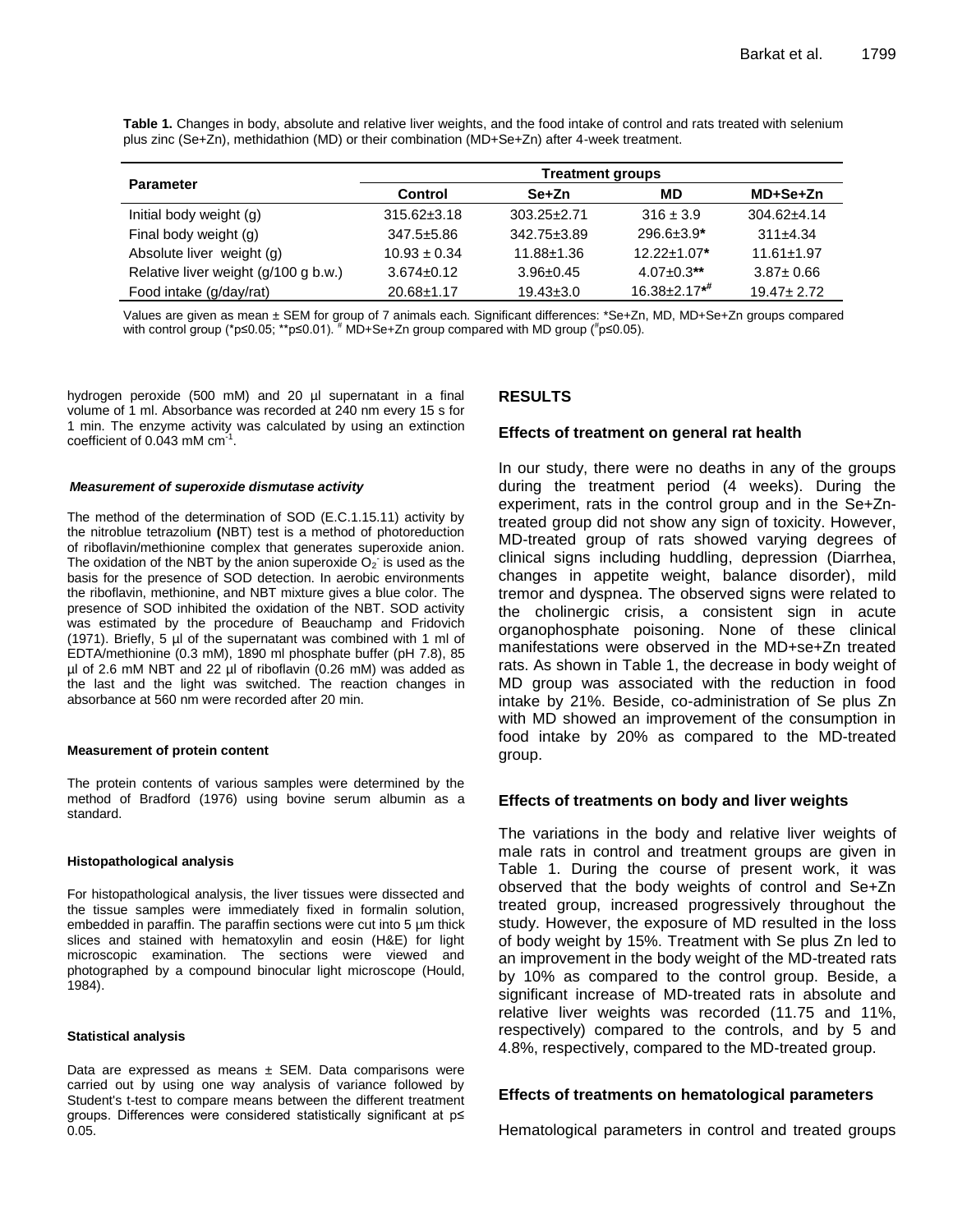| <b>Parameter</b>             | <b>Treatment groups</b> |                  |                    |                                |  |
|------------------------------|-------------------------|------------------|--------------------|--------------------------------|--|
|                              | <b>Control</b>          | Se+Zn            | <b>MD</b>          | MD+Se+Zn                       |  |
| RBC count $(10^6/ml)$        | $5.94 \pm 0.6$          | $4.77 \pm 1.32$  | $4.087 \pm 0.57**$ | $5.23 \pm 0.14$                |  |
| WBC $(10^3/ml)$              | $4.61 \pm 0.1$          | $6.02 \pm 0.17$  | $4.83 \pm 0.18$    | $7.48 \pm 0.51$ *              |  |
| $Hb$ (g/dl)                  | $9.48 \pm 0.12$         | $8.4 \pm 0.23$   | $7.68 \pm 0.21*$   | $8.98 \pm 0.27$                |  |
| PLT $(10^3$ /ml)             | $365.1 \pm 7.32$        | $376 \pm 12.47$  | $349.7 + 8.53$     | $397.75 \pm 20.5$ <sup>#</sup> |  |
| HT (%)                       | $25.21 \pm 0.5$         | $23.74 \pm 0.71$ | $28.61 \pm 0.74$   | $26.15 \pm 0.76$               |  |
| $VMC$ (mm <sup>3</sup> /RBC) | $50.04 \pm 1.05$        | $49.4 \pm 2.32$  | $40.46 \pm 1.78$   | $49.76 \pm 2.42$               |  |
| TCMH (pg/RBC)                | $16.8 \pm 0.35$         | $17.68 \pm 0.12$ | $17.17 \pm 0.19$   | $17.06 \pm 0.83$               |  |
| CCMH (g/dl)                  | $34.53 \pm 0.45$        | $35.85 \pm 0.27$ | $34.03 \pm 0.28$   | $34.36 \pm 0.43$               |  |

**Table 2.** Changes of hematological parameters of control and rats treated with selenium plus zinc (Se+Zn), methidathion (MD) or their combination (MD+Se+Zn) after 4-week treatment.

Values are given as mean ± SEM for group of 7 animals each. Significant differences: \* Se+Zn, MD, MD+Se+Zn groups compared with control group (\*p≤0.05; \*\*p≤0.01). # MD+Se+Zn group compared with MD group (# p≤0.05).

**Table 3.** Changes in biochemical parameters of control and rats treated with selenium plus zinc (Se+Zn), methidathion (MD) or their combination (MD+Se+Zn) after 4-week treatment.

| <b>Parameter</b>      | <b>Treatment groups</b> |                   |                               |                                 |  |
|-----------------------|-------------------------|-------------------|-------------------------------|---------------------------------|--|
|                       | <b>Control</b>          | Se+Zn             | MD                            | MD+Se+Zn                        |  |
| Bilirubin (mg/dl)     | $4.6 \pm 0.25$          | $3.75 \pm 0.7$    | $2.7 \pm 0.12^*$              | $3.0\pm0.92$                    |  |
| Total protein (g/dl)  | $6.88 \pm 0.32$         | $6.78 \pm 0.63$   | $4.7 \pm 0.38$ **             | $6.37 \pm 0.51$                 |  |
| Cholesterol (mg/dl)   | $102.09 \pm 2.35$       | $102.07 + 5.16$   | $116 \pm 3.32$ **             | $106.11 \pm 6.28$ ##            |  |
| Triglycerides (mg/dl) | $92.5 + 4.24$           | $96.6 \pm 6.24$   | $82.21 \pm 4.14$ <sup>*</sup> | $95.7 \pm 3.3$                  |  |
| AST (U/L)             | $191.12 \pm 6.02$       | $170.75 + 5.91$   | 267.57±6.35***                | 153.25±1.98***, ##              |  |
| $ALT$ (U/L)           | $111.87 \pm 2.73$       | $117.62 \pm 1.66$ | $202 \pm 1.51$ ***            | $189.5 \pm 1.48$ <sup>*</sup> # |  |
| ALP $(U/L)$           | 260.66±12.1             | $239.2 \pm 11.03$ | 368.75±10.09***               | $300.71 \pm 13.34$ <sup>*</sup> |  |
| LDH (U/L)             | $1827.26 \pm 63.82$     | 1792.6±50.23      | 2585±45.4**                   | 1353.86±32.23***.#              |  |

Values are given as mean ± SEM for group of 7 animals each. Significant differences: \*Se+Zn, MD, MD+Se+Zn groups compared with control group (\*p≤0.05; \*\*p≤0.01; \*\*\*p≤0.001), #MD+Se+Zn group compared with MD group (#p≤0.05; ##p≤0.01).

are shown in Table 2. Red blood cells (RBCs), haemoglobin (Hb) content in MD-treated group were significantly decreased compared to those in the controls. While, co-administration of Se plus Zn with MD showed an improvement of RBCs and Hb levels by 29 and 8%, respectively, as compared to control and by 22 and 7%, respectively, as compared to the MD-treated group.

# **Effects of treatments on biochemical parameters**

Total protein, bilirubin, cholesterol, triglycerides, AST, ALT, ALP, and LDH are indicators of hepatic function. As shown in Table 3, compared to the control group, the MD-treated group had significantly lower total protein and bilirubin levels, and significantly elevated (P<0.001) AST, ALT, ALP, and LDH activities (P<0.01). In the current experimental study, MD treatment caused significant increase in the levels of cholesterol and a significant increase in triglyceride level as compared to the control group. Supplementation of Se and Zn to the MD-treated group produced recovery in the above mentioned biochemical variables.

# **Effects of treatments on hepatic oxidative stress parameters**

Table 4 summarizes the changes of liver oxidative injury. Exposure to methidathion in rats produced significant adverse effects on the redox status of liver, which is evidenced by a significant reduction in antioxidant enzymes activities as seen with GPx (21%), CAT (16%) and SOD (26%) and a significant decrease (19%) in GST activity in liver compared with control group. These changes were accompanied by a significant increase (23%) in MDA level and depletion (33%) in GSH content. On the other hand, co-administration of selenium plus zinc with MD produced recovery in the above mentioned hepatic oxidative stress parameters.

# **Histopathological changes of liver**

Liver of the control group had regular histological structure with a characteristic pattern of hexagonal lobules (Figure 4A). Accordingly, no histological alterations were observed in the liver of Se+Zn-treated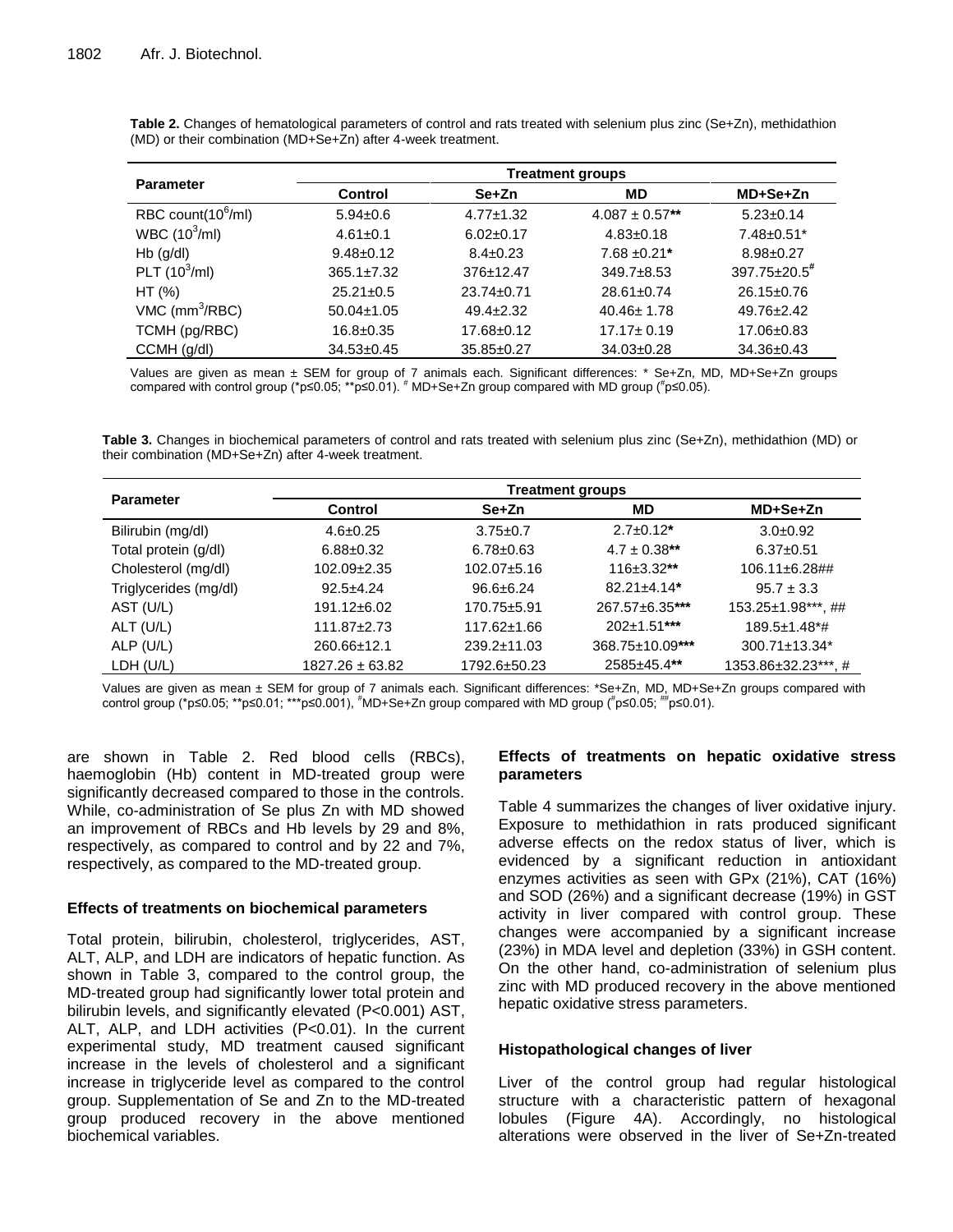**Table 4.** Activities of antioxidant enzymes of control and rats treated with selenium plus zinc (Se+Zn), methidathion (MD) or their combination (MD+Se+Zn) after 4-week treatment.

|                                     | Treatment group  |                  |                   |                               |  |
|-------------------------------------|------------------|------------------|-------------------|-------------------------------|--|
| <b>Parameter</b>                    | Control          | Se+Zn            | МD                | MD+Se+Zn                      |  |
| Glutathione peroxidase <sup>a</sup> | $16.44 \pm 0.33$ | $16.54 \pm 0.51$ | $12.33 \pm 0.164$ | $18.17 + 0.326$ <sup>#</sup>  |  |
| Catalase <sup>b</sup>               | $36.48 \pm 0.73$ | $38.97 + 0.27$   | $30.74 + 0.42$    | $40.6 \pm 1.08$ <sup>#</sup>  |  |
| Superoxide dismutase <sup>c</sup>   | $25.24 \pm 0.62$ | $20.01 \pm 1.28$ | $18.58 \pm 0.13$  | $23.17 \pm 0.42$ <sup>#</sup> |  |

Values are given as mean ± SEM for group of 7 animals each. Significant differences: \*Se+Zn, MD, MD+Se+Zn groups compared with control group (\*p≤0.05). <sup>#</sup>MD+Se+Zn group compared with MD group (<sup>#</sup>p≤0.05). <sup>a</sup>Glutathione peroxidase: nmoles of GSH/min/mg protein.  ${}^{\text{b}}$ Catalase: µmoles  $H_2O_2$  degraded/min/mg protein.  ${}^{\text{c}}$ Superoxide dismutase: units/mg protein.

**Table 5.** Semiquantitative scoring of histopathological changes in the liver sections of control and rats treated with selenium plus zinc (Se+Zn), methidathion (MD) or their combination (MD+Se+Zn) after 4 week treatment.

|                               | <b>Treatment groups</b> |                          |                  |          |  |
|-------------------------------|-------------------------|--------------------------|------------------|----------|--|
| <b>Parameter</b>              | Control                 | Se+Zn                    | MD               | MD+Se+Zn |  |
| Mononuclear cell infiltration | -                       | $\overline{\phantom{0}}$ | $^{\mathrm{++}}$ | -        |  |
| Hepatic hemorrhage            | -                       | $\overline{\phantom{0}}$ | $^{\mathrm{++}}$ |          |  |
| <b>Necrosis</b>               | -                       | -                        | $+ + + +$        |          |  |
| Dilation of sinosoids         | -                       | -                        | $+ + + +$        |          |  |
| Vascular congestion           | -                       | -                        | $^{++}$          | -        |  |

(–) indicates normal, (+) indicates mild, (++) indicates moderate, (+++) indicates severe, and (++++) indicates extremely severe.

group (Figure 4B). In contrast, in MD-treated animals, sub chronic of MD administration for four weeks (Figure 5), led to mononuclear cell infiltration, necrosis, dilation of sinusoids and vascular congestion (Figure 4C to D). Whereas, in MD+Se+Zn-treated group, dilation of sinusoids and vascular congestion were less in comparison to the MD treated group (Figure 4E). The histopathological changes are graded and summarized in Table 5. Histological grading was made according to five severity grades: (–) indicates normal, (+) indicates mild, (++) indicates moderate, (+++) indicates severe, and (++++) indicates extremely severe.

# **DISCUSSION**

Pesticide hazards have been accentuated by the sharp rise in their agricultural, industrial and domestic use. Acute exposure to pesticides can cause oxidative damage. The current study investigated the potential ability of Se and Zn, to reduce oxidative damage induced by MD, an organophosphate pesticide. OPIs cause a reduction of body weight in experimental animals (Güney et al., 2007; Kalender et al., 2007; Ogutcu et al., 2008). The findings from the present work indicate that excessive MD exposure has changed body weight, absolute and relative liver weights, leading however to significant decrease in animal growth and production performances. This could be probably attributed to the reduction of feed consumption and/or malabsorption of nutrients induced by MD effects on the gastro-intestinal tract and/or inhibition of protein synthesis. MD exposure may account to reduced food intake seen in the MDtreated group. Hence, these findings were similar to the results published by Ogutcu et al. (2008) and Messarah et al. (2012) who reported that OPs exposure have significantly induced disturbances of the total body weight, absolute and relative liver weights of rats. In the present study, the exposure of rats to MD induced hematological changes (essentially RBC and Hb). Our results corroborated with the findings of Ojezele and Abatan (2009), who reported a reduction in RBC and Hb in MD treated group, which can be attributed to intravascular haemolysis, anemia, or to haemopoeisis depression. On the other hand, the Hb is found to be a major source of radical production when it interacts with redox xenobiotics (French et al., 1978; Rifkind and Nagababu, 2013).

Liver is the target organ of OPs toxicity (Mazumder, 2005), and the leakage of hepatic enzymes such as ALT, AST and ALP are commonly used as an indirect biochemical index of hepatocellular injury (Klaassen and Watkin, 1984). In the present finding, MD intoxication caused a significant increase in the status of the serum ALT, AST, ALP and LDH activities and that might be related to the release of these enzymes from the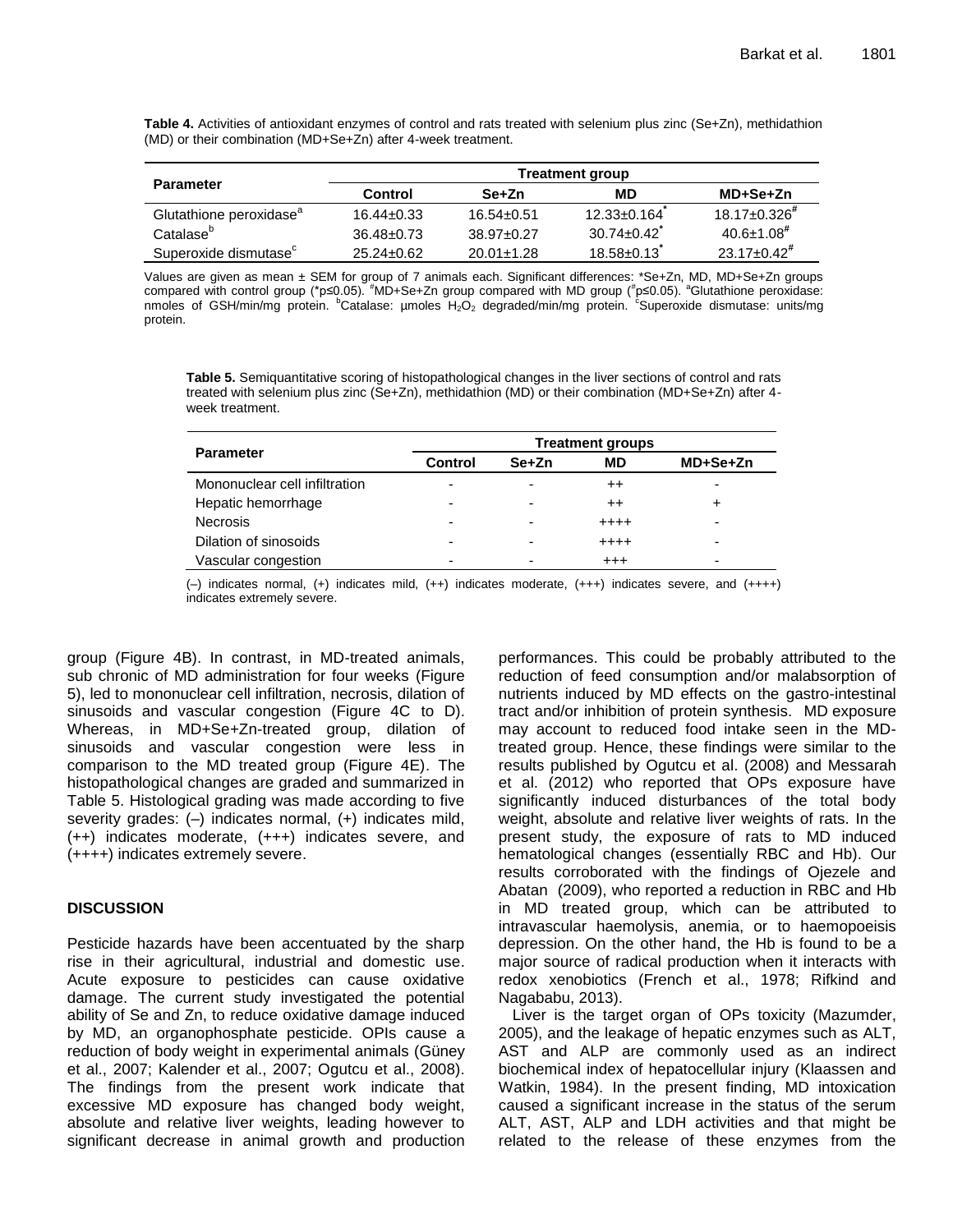



**Figure 2.** Liver malondialdehyde (nmol/mg prot.) and reduced glutathione (nmol/mg prot.) levels of control and rats treated with selenium plus zinc (Se+Zn), methidathion (MD) or their combination (MD plus Se+Zn) after 4-week treatment. Values are given as mean ± SEM for group of 7 animals each. \*MD and MD+Se+Zn groups compared with control group (\*p≤0.05; \*\*\*p≤0.001). # MD+Se+Zn group compared with MD group ( $p \leq 0.05$ ).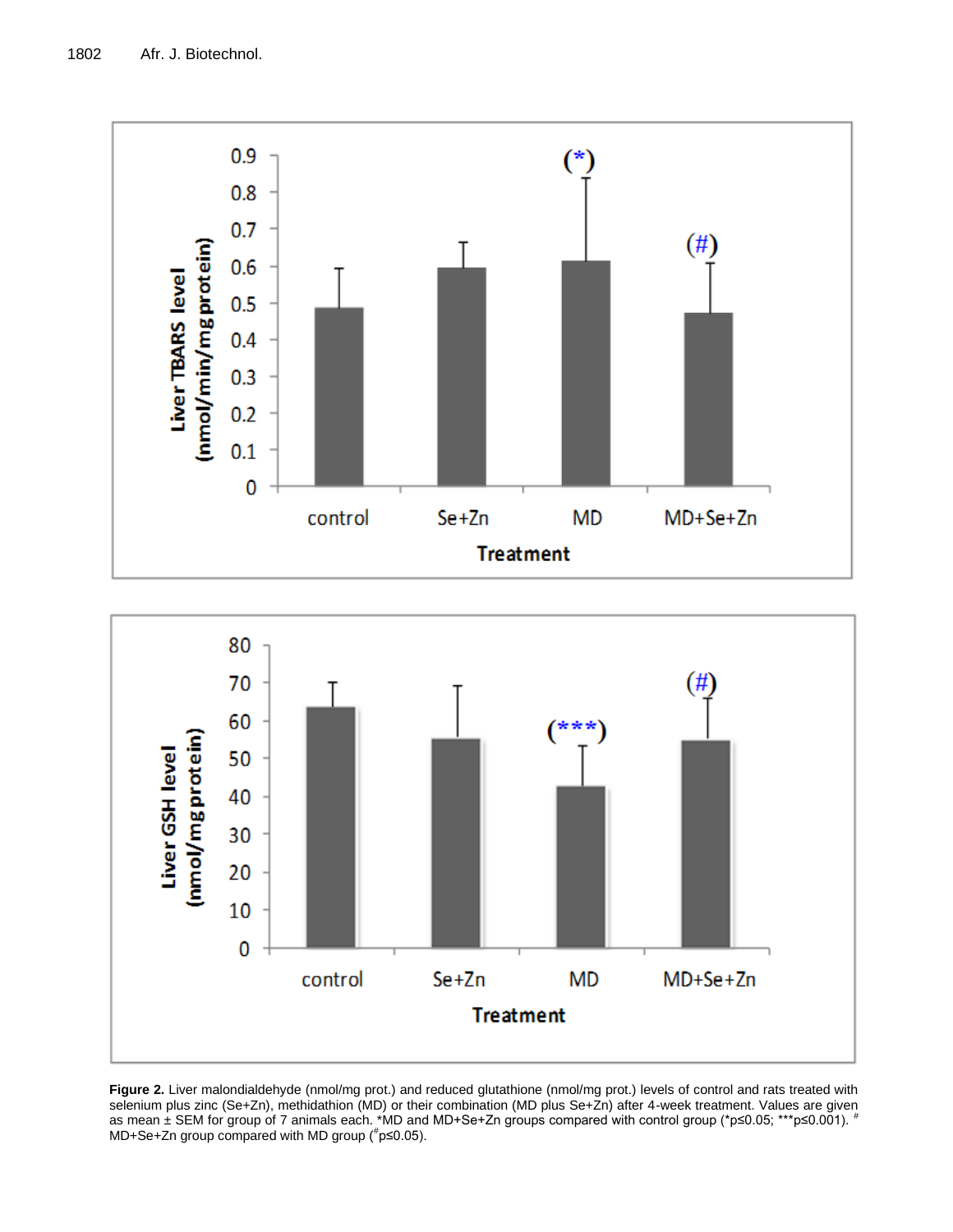

**Figure 3.** Liver glutathione-S-transferase (nmoles C-DNB conjugate formed/min/mg protein) activity of control and rats treated with selenium plus zinc (Se+Zn), methidathion (MD) or their combination (MD plus Se+Zn) after 4-week treatment. Values are given as mean ± SEM for group of 7 animals each. \* MD and MD+Se+Zn groups compared with control group (\*p≤0.05). <sup>#</sup>MD+Se+Zn group compared with MD group (<sup>#</sup>p≤0.05).

cytoplasm into the blood stream rapidly after the rupture of plasma membranes and cellular damage caused by the free radicals produced during the MD metabolism. These results are consistent with the previous findings realized by some researchers who had found an association between OPIs toxicity and the increased oxidative stress of rats (Sefi et al., 2011; Attia et al., 2012). Consequently, these biochemical changes could be correlated with histological alterations. In fact, the actual study suggests that MD produces various pathological perturbations in liver such as bleeding, mono nuclear cell infiltration, vascular congestion, dilation of sinusoids and necrosis. These observations possibly come from the toxic effects of generated reactive oxygen species which upset the liver membrane components. Similarly, OP-treated rats have experienced almost the same perturbations including inflammation, and hepatocellular degeneration (Gokalp et al., 2003; Kalender et al., 2010; Sutcu et al., 2006). However, the co-treatment of Se plus Zn has reduced the histological alterations induced by MD, which might be attributed to their antiradical/antioxidant roles. Moreover, these results are in good accordance with those obtained by other studies which have postulated the beneficial role of Se and Zn on histopathological and enzymatic changes of

rats (Goel et al., 2005; Ben Amara et al., 2010; Heikal et al., 2012). Though, the beneficial role of Se and Zn in reducing oxidative stress parameters in the present study might be related to its mild antioxidant potential against toxins induced hepatotoxicity. The observed increase of plasma cholesterol level is associated with the decline of plasma triglycerides; in MD exposed rats is probably a potential indicator for fatty acid metabolism, and implicitly of a possible membrane lipid peroxidation. To disclose the matter, MDA hepatic quantification was tested and found to be higher, indicating lipid peroxidation resulting from exposure to MD. Thus, it becomes conceivable that the observed alteration in circulating cholesterol and triglycerides levels may be a consequence of membrane lipid peroxidation and free radical release.

In the present investigation, significant decrease in plasma proteins and bilirubin concentration were recorded in MD treated rats. Similarly, it has been reported that the decrease in the protein concentration of MD-treated rats is likely originated from alterations in protein synthesis and/or metabolism (Chinoy and Memon, 2001). The administration of Se plus Zn with MD has certainly protected the liver function from MD intoxication as indicated by the significant restoration of plasma biochemical indicators such as cholesterol,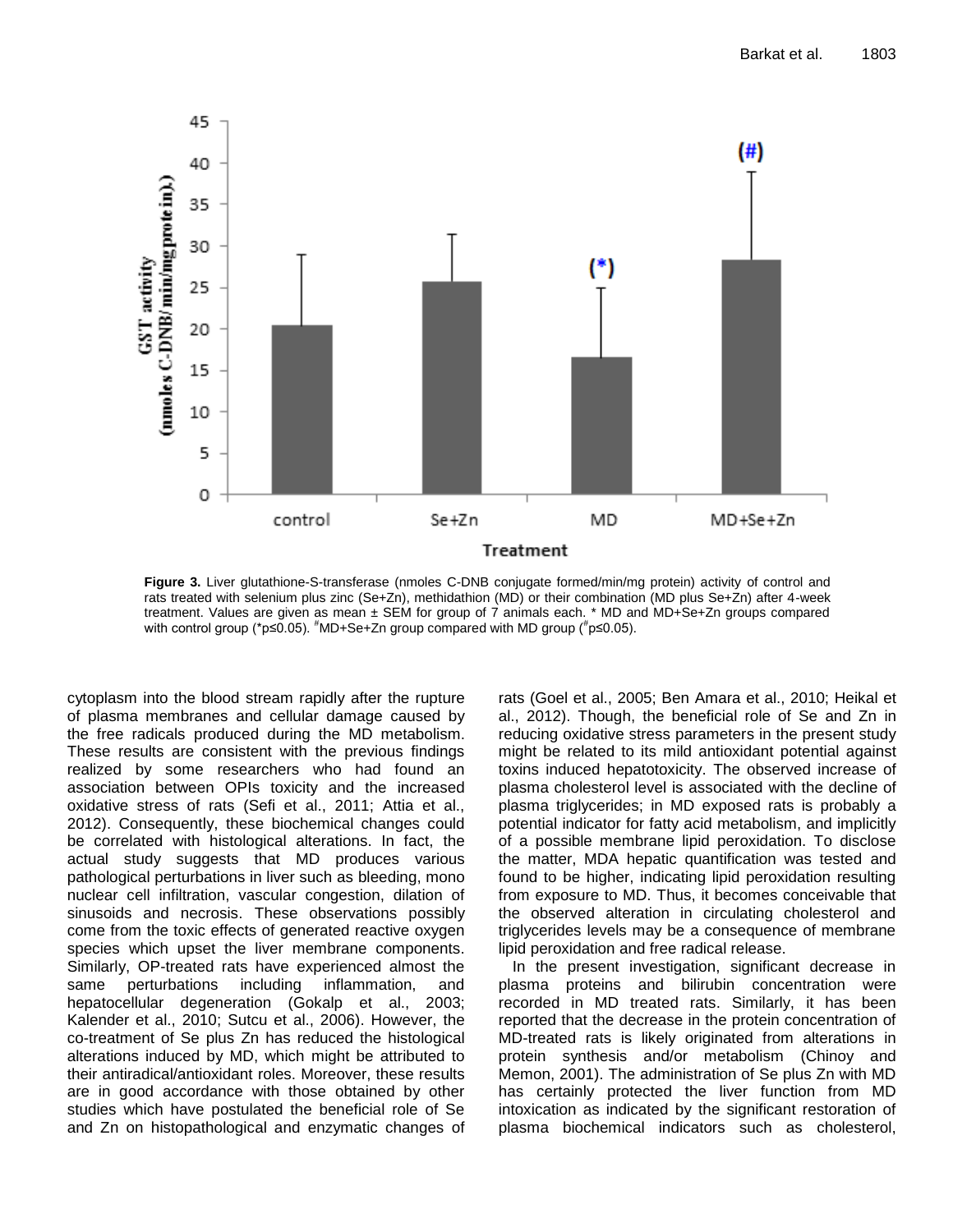

**Figure 4.** Effect of methidathion (MD) and selenium plus zinc (Se+Zn) co-administrated with MD on histopathological damages in the liver. Controls (A, x100), treated with Se+Zn (B, x100), MD (C and D, x250) and Se plus Zn co-administrated with MD (E, x100) after 4 weeks of treatment, as revealed by photomicrograph of H&E. CV: Central yein. Vascular congestion ( ), mononuclear infiltration (  $\rightarrow$  ), dilation of sinusoids  $(\blacktriangleright)$ , and hemorrhage ( $\blacktriangleright)$ ) and necrosis ( $\blacktriangleright$ ).

triglycerides, proteins and bilirubin. OPIs induce reactive oxygen species and subsequent depletion of antioxidant cell defenses can result in disruption of the prooxidant/antioxidant balance in mammalian tissues (Valko et al., 2006). Also, OPIs generates reactive oxygen species (ROS) and causes organ toxicity. Consequently, ROS directly react with cell biomolecules, causing

damages to lipids, proteins and DNA, and hence leading to cell death (Halliwell and Gutteridge, 2002). However, lipid peroxidation is a basic cellular deteriorating process induced by oxidative stress and occurs readily in the tissues rich in highly oxidisable polyunsaturated fatty acids (Halliwell, 1994). MDA is a marker of membrane LPO resulting from the interaction of ROS and the cellular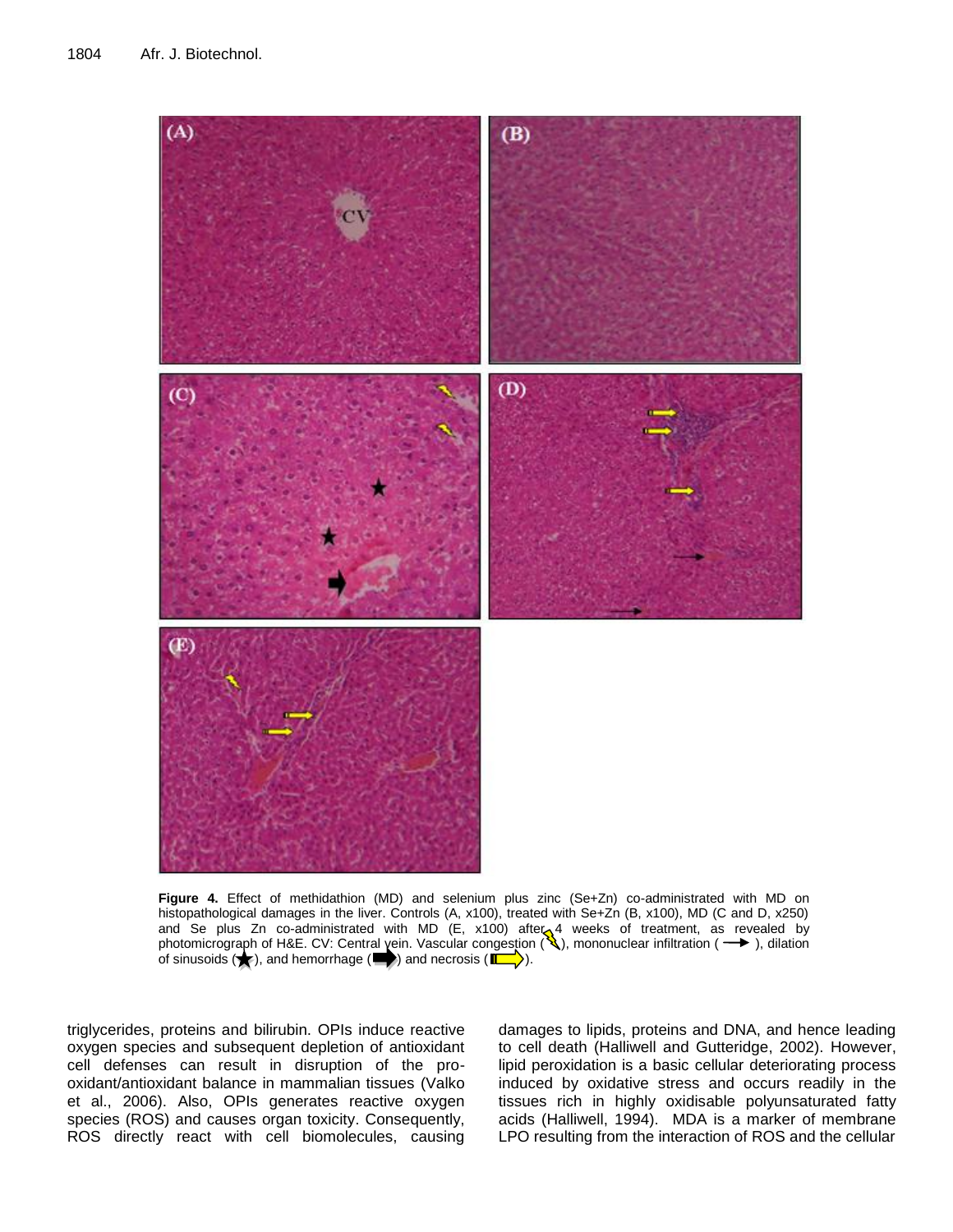membrane (Guney et al., 2007a; 2007b). In our previous studies, pesticides such as diazinon and methomyl (Messarah et al., 2012; Djeffal et al., 2012) caused a significant increase in LPO in a manner similar to the present study and, in addition, treatment with a combination of Se and Zn after the administration of MD led to a significant decrease in LPO levels. The significant drop in GSH levels promoted by MD caused a reduction in the effectiveness of the antioxidant enzyme defense system, sensitizing the cells to ROS (Altuntas et al., 2002a). Thus, the decreased GSH levels have caused a decline in GPx activity, which leads to possible hepatic oxidative injury. It can be suggested that the reduction, especially in GPx activity seen in this study, is in accordance with these pathologic processes. This situation may be caused by the diminution in SOD and CAT activities, as a result of reduced GPx activity in the present investigation. Under these circumstances, the endogenous antioxidant enzymes are likely to be perturbed because of over-production of oxygen radicals, inactivation of detoxification systems, consumption of antioxidants, and failure to adequately restock tissue antioxidants.

GST may play an important role in cellular detoxification of ionizing radiation in human (Movafagh et al., 2005). A significant decrease of GST activity in rats treated with MD was observed. This is in good accordance with the study of Attia et al. (2012), which correlate the significant reduction of GST by the decrease in GSH and glutathione dependent enzyme system. The actual results revealed that MD caused a statistically significant decrease of liver SOD activity. Thus, the supplementation of Se and zinc to MD treated groups has normalized the levels of SOD. These results agree with previous study on rat liver (Altuntas et al., 2002b) regarding the effect of MD *in vivo*. The decrease in the activity of superoxide dismutase in MD-intoxicated animals may be owed to the consumption of this enzyme in converting the  $O_2$  to H<sub>2</sub>O. The dismutation of  $O_2$  to H<sub>2</sub>O is catalyzed by SOD which contains both copper and zinc. The latter is known to induce the production of metallothionein, which is very rich in cysteine, and is an excellent scavenger of HO**·** (Mansour and Mossa, 2009). Furthermore, the NADPH oxidases are a group of plasma membrane associated enzymes, which catalyze the production of  $O_2$  from oxygen by using NADPH as the electron donor. Zinc is reported to be an inhibitor of this enzyme (Prasad, 2008).

# **Conclusion**

In conclusion, this study demonstrates that exposure to MD provoked hepatotoxicity by inducing lipid peroxidation and depletion in antioxidant enzyme activities of rats. However, Se and Zn treatment could improve the histological alteration induced by MD which could be related to the antioxidant efficacy of the synergy effect given by

by selenium and zinc. Similarly Se and Zn could protect liver against MD toxicity by reducing MDA level and increasing the activities of antioxidant enzymes. Thus to cope with MD toxicity, more attention is needed to limit its use, in one hand, and to supplement food with antioxidants as that of Se and Zn, on the other hand.

**Abbreviations: MD,** Methidathion; **ALT,** alanine transaminase; AST, aspartate transaminase; **ALP,** Alkaline phosphatase; **LDH,** lactate dehydrogenase; **CAT,** catalase; **GPx,** glutathione peroxydase; **GSH,** reduced glutathione; **GST,** glutathione S-transferase; **LPO,** lipid peroxide; **MDA,** malondialdehyde; **O2• −,** superoxide anion; •OH, hydroxyl radical; **ROS,** reactive oxygen species; **SOD,** superoxide dismutase; **TBA,** thiobarbituric acid; **TBARS, TBA** reactive substances.

# **Conflict of interest**

The authors declare that there are no conflicts of interest.

#### **REFERENCES**

- Abou-Donia MB (2010). Organophosphorus Ester-Induced Chronic Neurotoxicity. Arch. Environ. Health. 52:484-497.
- Aebi H (1974) Catalase, in: Bergmeyer H.U (ed.), Methods of Enzymatic Analysis. Academic press, New York, pp. 673-884.
- Altuntas I, Delibas N, Demirci M, Tamer N (2002b). The effects of methidathion on lipid peroxidation and some liver enzymes: role of vitamins E and C. Arch. Toxicol. 76:470-73.
- Altuntas I, Delibas N, Sutcu R (2002a). The effects of organophosphate insecticide methidathion on lipid peroxidation and anti-oxidant enzymes in rat erythrocytes: role of vitamins E and C. Hum. Exp. Toxicol. 21:681-85.
- Attia AA, El Mazoudy RH, El-Shenawy NS (2012). Antioxidant role of propolis extract against oxidative damage of testicular tissue induced by insecticide chlorpyrifos in rats. Pest. Biochem. Physiol. 103:87-89.
- Beauchamp C, Fridovich I (1971). Superoxide dismutase: improved assays and an assay applicable 580 to acryl amide gels. Anal. Biochem. 44:276-287.
- Beauvais S (2005). Estimation of exposure of persons in California to pesticide products that contain methidathion. California environmental protection agency HS-1805.
- Ben Amara I, Soudani N, Hakim A, Bouaziz H, Troudi A, Zeghal KM, Zeghal N (2011). Dimethoate-induced oxidative damage in erythrocytes of female adult rats: possible protective effect of vitamin E and selenium supplemented to diet. Toxicol. Ind. Health. 28(3): 222-237.
- Ben Amara I, Soudani N, Troudi A, Bouaziz H, Boudawara T, Zeghal N (2010). Antioxidant effect of vitamin E and selenium on hepatotoxicity induced by dimethoate in female adult rats. Ecotoxicol. Environ. Saf. 74:811-819.
- Bradford MA (1976). Rapid and sensitive method for the quantities of microgram quantities of protein utilizing the principale of protein binding. Anal. Biochem.72:248-254.
- Buege JA, Aust SD (1984). Microsomal lipid peroxidation. Methods enzymol. 105: 302-310.
- Chinoy NJ, Memon MR (2001) Beneficial effects of some vitamins and calcium on fluoride and aluminium toxicity on gastrocnemius muscle and liver of male mice. Fluoride. 34: 21-33.
- Djeffal A, Messarah M**,** Boumendjel A, Kadeche L, El Feki A (2012). Protective effects of vitamin C and selenium supplementation on methomyl-induced tissue oxidative stress in adult rats. Toxicol. Ind. Health. pp. 1-13.